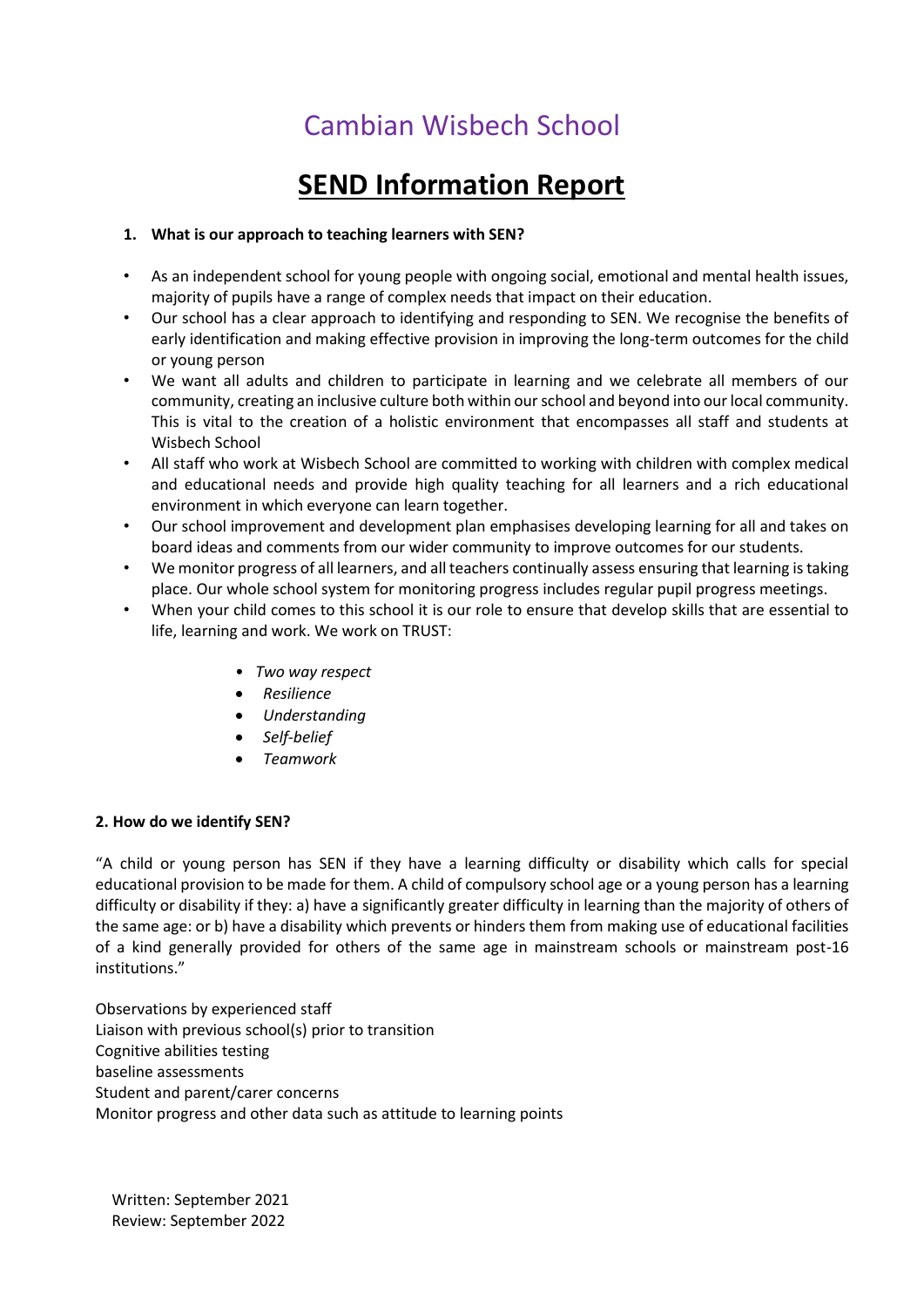## **2. What we do to support learners with SEN?**

- Robust pastoral support with strong focus on transition and integration.
- All students will have access to accredited courses in Key Stage 4
- Individualised timetables to ensure continuity and progression are working at the pace and level that suits their mental health and SEN needs.
- All pupils benefit from a personalised bespoke curriculum
- We provide a nurturing and supportive environment in a small school setting
- Pupils are taught in small mixed ability groups (five or less) subject to their level of ability and pastoral needs
- Our teachers use various strategies to adapt the curriculum to ensure access to learning for all children in their class.
- We carry out detailed assessments for education as well as mental health functioning in education.
- Pupils are supported through Individual Education Plans (IEP) and Individual Behaviour Plans (IBP)
- We carry out y 1:1 keyworker session to review progress and discuss issues.
- We offer specialist 1:1 support sessions for needs such as anxiety, behaviour support and self-esteem
- Specialist assessor able to carry out various assessments for exam access arrangement
- Relevant and timely interventions
- High staffing levels across the school to ensure high level of supervision and monitoring of safety.

## **3. What do we do support pupils to improve their overall well-being?**

- Strong pastoral support
- Statement/Education, Health and Care Plan (EHCP) support and advice.
- Mindfulness
- Positive conversation strategies
- Disabled access toilet
- Art and music therapy sessions
- Animal therapy
- Life skills
- Pupil voice
- PSHE sessions
- Keyworking sessions
- Emotional literacy work

## **4. What training do staff supporting young people with SEND have?**

## **All staff have mandatory training in:**

A vision for Cambian Children's Services Safeguarding Adults & Children Protecting Our Health & Safety Responding To Emergencies Food Safety Equality and Diversity The Cambian Story MAPA Child Protection & Safeguarding

Written: September 2021 Review: September 2022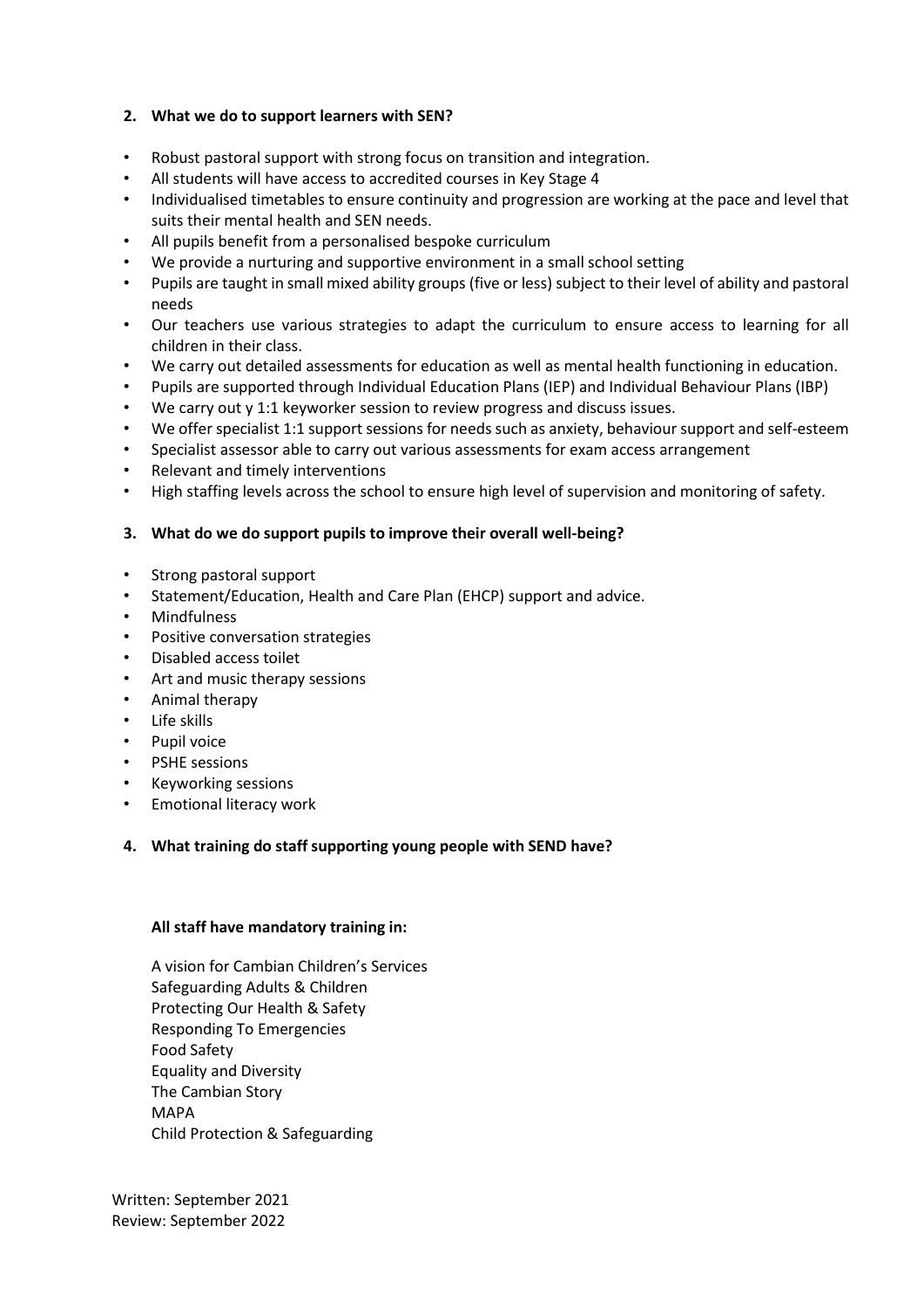#### **All staff have on-going training which includes:**

- Child Sexual exploitation
- E- safety
- PREVENT training
- **SEND Code of Practice**
- Using ICT To increase engagement in the classroom
- Behaviour management and de-escalation techniques
- Fire safety
- Health and safety
- Keyworker
- Recording and reporting
- **Effective questioning**
- Planning for outstanding
- Whistleblowing
- ASD
- ADHD/ADD
- Female Genital Mutilation
- Dyslexia & dyscalculia assessment
- Differentiation and assessment
- Risk Assessment
- Safer recruitment

#### **5. How do we find out if this support is effective?**

- Monitoring progress is an integral part of teaching and leadership within Home Tree School.
- Parents/carers, pupils and staff are involved in reviewing the impact of what we do.
- All students have their progress measured on an on-going basis. Progress is also measured using Individual Education Plan (IEP) targets, Attendance, Curriculum, Behaviour and Emotional Literacy progress.
- GL assessments in the form of CAT 4 and Progress Tests in English, Maths and Science
- Data on how each child's progressed can be compared to similar children nationally using the governments National Progression Guidance.
- The Statement or EHC plan will also be formally reviewed annually at the Annual Review meeting.
- LAC reviews are also held where parents and carers discuss progress and set targets.
- Progress data of all learners is collated by the whole school and monitored by Senior Leadership Team.
- Pupil progress meetings are held and gaps are monitored.
- We also moderate our pupils work using other specialists from other schools

#### **How do we communicate progress to parents and stakeholders?**

- Termly reports are sent that detail attendance and academic progress. Two of these are short data reports and one is a full written report
- LAC reviews, PEPs and EHCP reviews are also used to discuss progression with parents and other professionals. Targets are set to ensure progress for the overall well-being of the child.

Written: September 2021 Review: September 2022